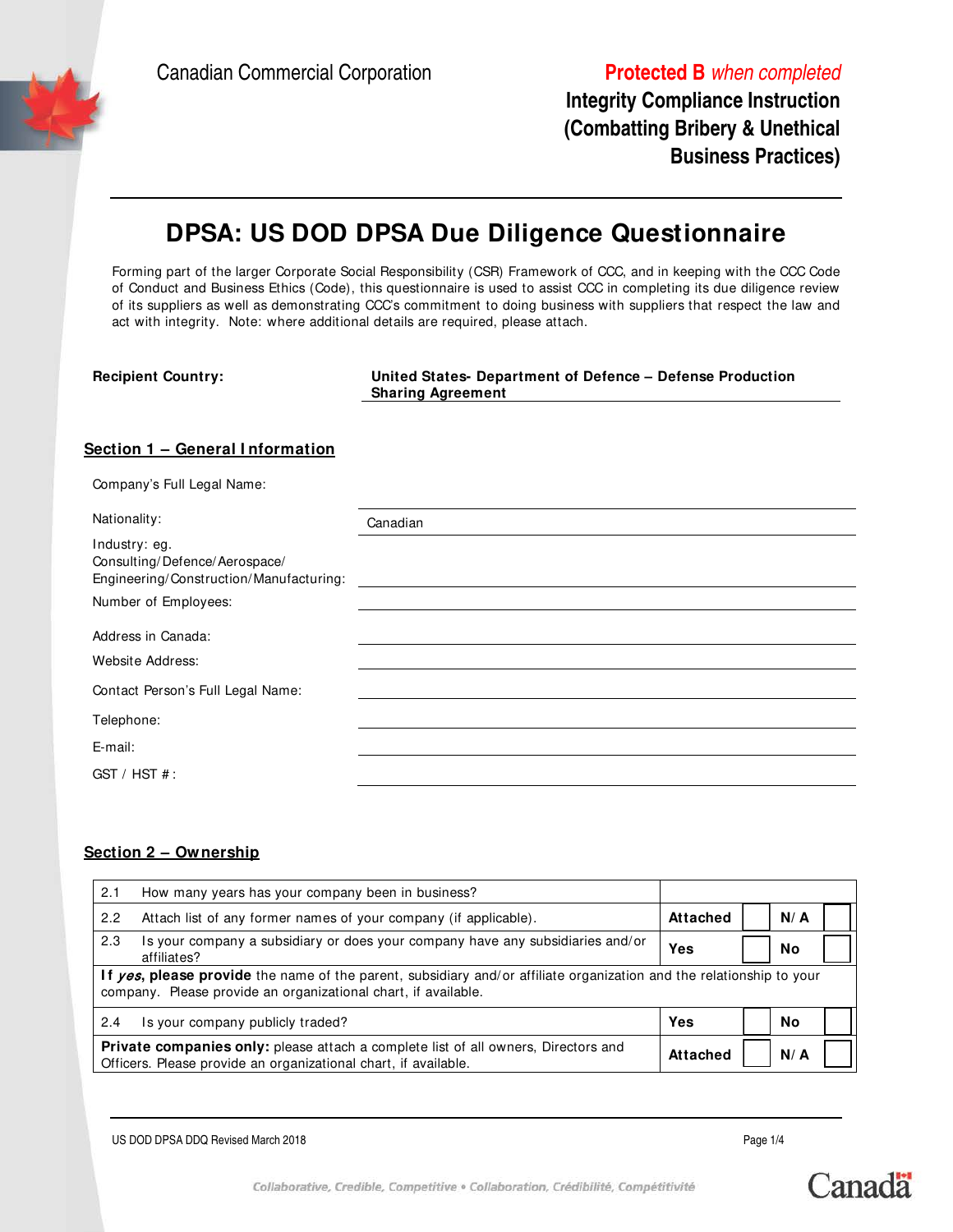# **Integrity Compliance Instruction (Combatting Bribery & Unethical Business Practices)**

## **Section 3 – Legal**

| 3.1           | Please attach a copy of incorporating documents.                                                                                                                                                                                                           | Yes | N/A |  |
|---------------|------------------------------------------------------------------------------------------------------------------------------------------------------------------------------------------------------------------------------------------------------------|-----|-----|--|
|               | If you answer <i>yes</i> to any of the following questions, <b>please attach the details</b> :                                                                                                                                                             |     |     |  |
| $3.2^{\circ}$ | Are there any judgments, claims, or arbitration proceedings or law suits<br>threatened, pending or outstanding in any jurisdiction in excess of \$500,000<br>against your company (or any person listed in this questionnaire) within the last 5<br>vears? | Yes | N٥  |  |
| 3.3           | Has your company (or any person or entity listed in this questionnaire) filed any<br>law suits or requested arbitration with any other federal government department<br>or agency within the last 5 years?                                                 | Yes | Nο  |  |

## **Section 4 – Financial**

| Please attach the last 2 sets of annual financial statements (for the entity contracting with<br>CCC). |                                                                                                                                                                                                                                                                           | Attached |    |  |
|--------------------------------------------------------------------------------------------------------|---------------------------------------------------------------------------------------------------------------------------------------------------------------------------------------------------------------------------------------------------------------------------|----------|----|--|
|                                                                                                        | If you answer yes to any of the following questions, please attach the details:                                                                                                                                                                                           |          |    |  |
| 4.1                                                                                                    | Has your company, by itself or in partnership or any of its Board of Directors or<br>Senior Officers been subject to foreclosure, sought protection under any provision<br>of any bankruptcy act or been placed in bankruptcy or receivership within the<br>past 5 years? | Yes      | No |  |
| 4.2                                                                                                    | Within the last 5 years, has your company (or any related companies) been in<br>default of its lending agreements?                                                                                                                                                        | Yes      | No |  |

### **Section 5 - I ntegrity and Business Ethics**

| Within the past 5 years:                                                                                                                                                                                                                                                              |     |    |  |  |  |
|---------------------------------------------------------------------------------------------------------------------------------------------------------------------------------------------------------------------------------------------------------------------------------------|-----|----|--|--|--|
| If you answer yes to any of the following questions, please attach the details.                                                                                                                                                                                                       |     |    |  |  |  |
| 5.1<br>For the following questions (5.1.a to 5.1.d), please indicate if your company (or any person or entity listed in this<br>questionnaire), by itself or in partnership, or any of its related companies, principle shareholder, senior officer or<br>senior management has ever: |     |    |  |  |  |
| been debarred by any government or international organization from<br>a.<br>tendering?                                                                                                                                                                                                | Yes | No |  |  |  |
| been investigated for, been charged with, or been found guilty in any court, or<br>b.<br>subject to equivalent administrative measures, for violation of the Corruption of<br>Foreign Public Officials Act or any other anti-corruption/bribery laws?                                 | Yes | No |  |  |  |
| been investigated for, been charged with, or been found guilty in any court, or<br>C.<br>subject to equivalent administrative measures of violating any rules or<br>regulations governing the purchase or sale of goods or services to or by any<br>qovernment?                       | Yes | No |  |  |  |
| been investigated or found guilty of violations involving income tax fraud,<br>d.<br>securities or competition laws?                                                                                                                                                                  | Yes | No |  |  |  |

US DOD DPSA DDQ Revised March 2018 Page 2/4

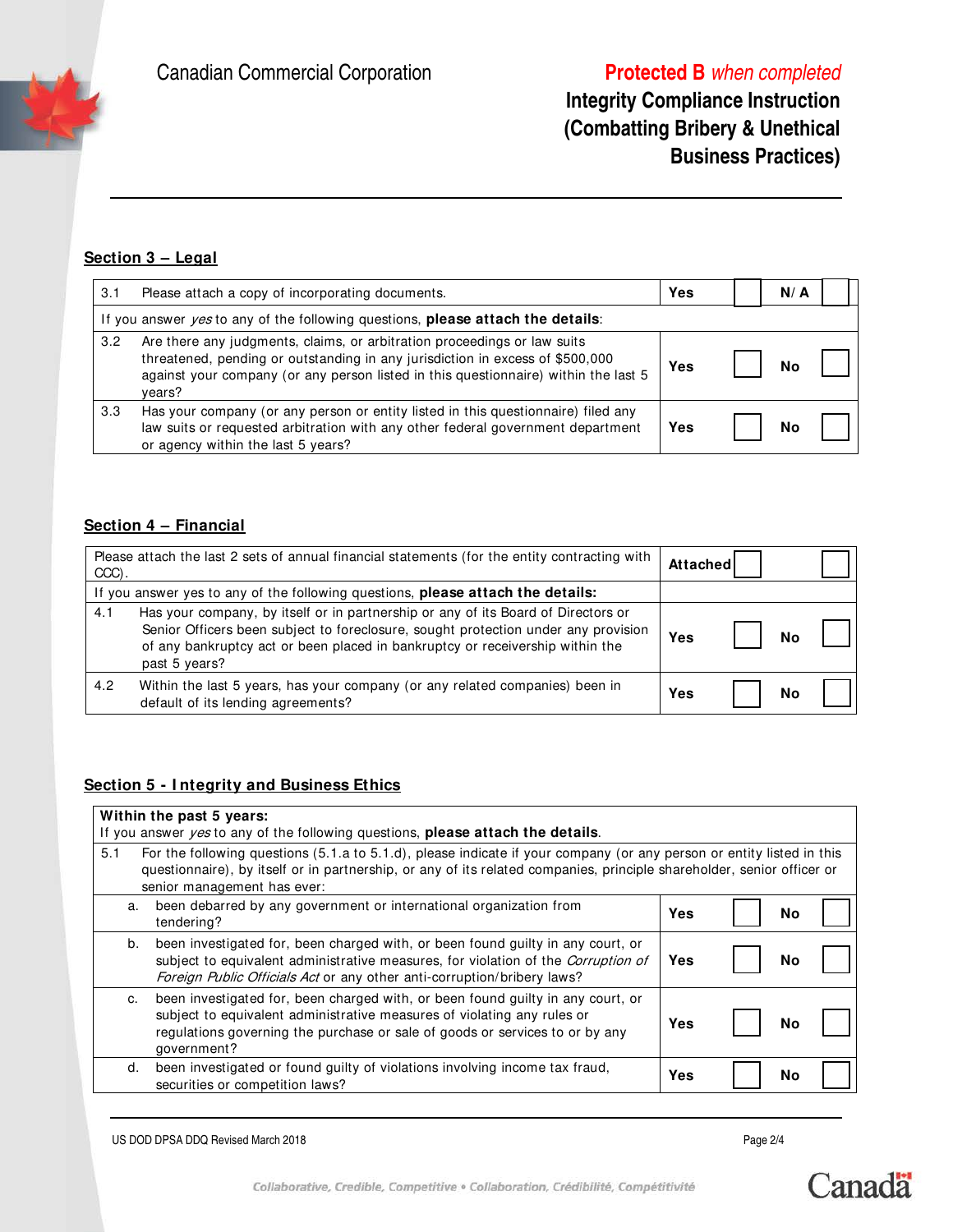Canadian Commercial Corporation **Protected B** when completed

## **Integrity Compliance Instruction (Combatting Bribery & Unethical Business Practices)**

| 5.2 | Does your company have a written policy regarding corruption or bribery?                                                                                                                      | Yes | N٥ |  |
|-----|-----------------------------------------------------------------------------------------------------------------------------------------------------------------------------------------------|-----|----|--|
| 5.3 | Does your company provide anti-corruption / anti-bribery training for those<br>employees involved in high risk countries and activities?                                                      | Yes | Νc |  |
| 5.4 | Do you have controls and procedures established within your company with<br>respect to foreign public officials being offered gifts, hospitality, entertainment,<br>travel or other expenses? | Yes |    |  |
| 5.5 | Has your company been audited for business integrity compliance by a third-<br>party in the last 5 years?                                                                                     | Yes | Νo |  |

### **Section 6 – Government of Canada's I ntegrity Regime**

Please consult the following links:

http://www.tpsgc-pwgsc.gc.ca/ci-if/declaration-eng.html and https://www.tpsgc-pwgsc.gc.ca/ci-if/politiquepolicy-eng.html

| 6.1 | Upon review of the Public Works and Government Services Canada (PWGSC) (in<br>the process of being renamed to Public Services and Procurement Canada<br>(PSPC)) Integrity Declaration Form and the Ineligibility and Suspension Policy,<br>could your company be declared ineligible or suspended from being awarded a<br>federal contract or real property agreement? | Yes |  | No |
|-----|------------------------------------------------------------------------------------------------------------------------------------------------------------------------------------------------------------------------------------------------------------------------------------------------------------------------------------------------------------------------|-----|--|----|
|-----|------------------------------------------------------------------------------------------------------------------------------------------------------------------------------------------------------------------------------------------------------------------------------------------------------------------------------------------------------------------------|-----|--|----|

http://www.international.gc.ca/trade-agreements-accords-commerciaux/ncppcn/index.aspx?lang= eng&menu\_id= 1&menu= R and http://www.oecd.org/ corporate/mne/1922428.pdf

| 6.2 | We understand that CCC expects that Canadian companies will cooperate in good<br>faith with proceedings before any National Contact Point (NCP) for the OECD | Yes | <b>No</b> |  |
|-----|--------------------------------------------------------------------------------------------------------------------------------------------------------------|-----|-----------|--|
|     | Guidelines for Multinational Enterprises which involve a request for review that                                                                             |     |           |  |
|     | names the Company.                                                                                                                                           |     |           |  |

### **Section 7 – Agents, Representatives and Business Partners**

| 7.1 | Does your company hire agents, representatives and/or third party<br>intermediaries?                                                                                                                                                                                                                                                                                               | Yes | No |  |
|-----|------------------------------------------------------------------------------------------------------------------------------------------------------------------------------------------------------------------------------------------------------------------------------------------------------------------------------------------------------------------------------------|-----|----|--|
| 7.2 | Does your company have a written policy and/or processes regarding the use of<br>agents and representatives and third party intermediaries?<br>If yes, please attach a copy of the policy and explain how it has been applied.                                                                                                                                                     | Yes | No |  |
| 7.3 | If your company hires agents, representatives and/or third party<br>intermediaries, does your company conduct risk-based due diligence before<br>entering into any agreement with an agent, representative and/or third party<br>intermediary?<br>If yes, please attach a sample of the due diligences completed for agents,<br>representatives and/or third party intermediaries. | Yes | N٥ |  |
| 7.4 | Are there any agents, representatives and/or third party intermediaries with<br>respect to any DPSA projects?                                                                                                                                                                                                                                                                      | Yes | No |  |

US DOD DPSA DDQ Revised March 2018 Page 3/4